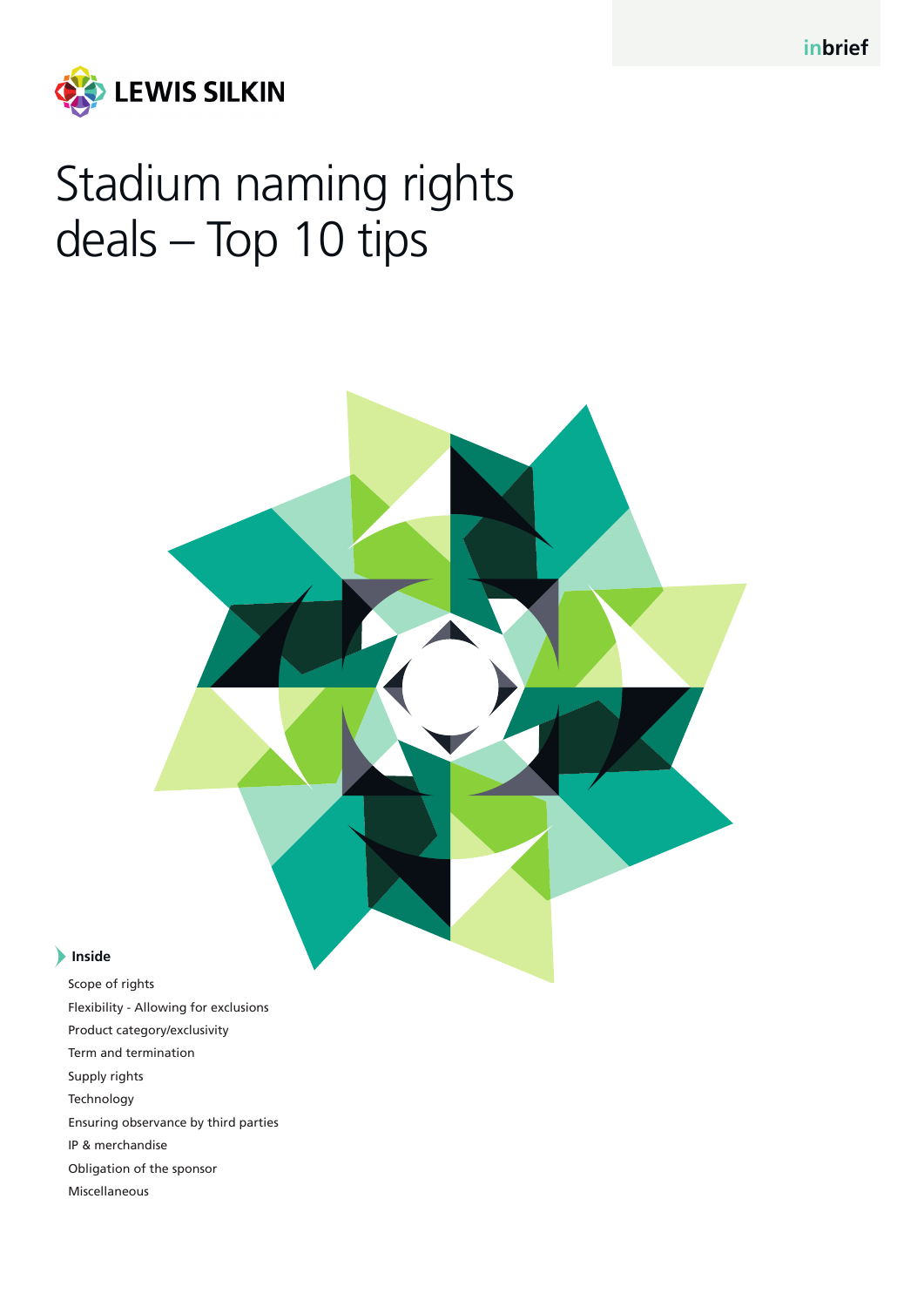

#### **Introduction**

Naming rights deals are one of the most complex forms of sponsorship agreements. This inbrief guide seeks to get rights holders thinking about all the key issues which will need to be included in the agreement, before they negotiate any deal.

# **1 Scope of rights**

The single most important thing is to define precisely what is being sold.

**The stadium:** With stadium naming rights deals there is normally an obvious physical structure to which the sponsor's name will attach – the stadium. But how should "the Stadium" be defined? As stadiums more frequently have multiple purposes or are built within a multi-use venue/destination, what does the rights holder actually control? Are there facilities at the venue (perhaps shops, restaurants, hotels, casinos, offices) which are integrated within the footprint of the venue, but over which the rights holder has no control? These may need to be carved out of the definition unless contractual obligations can be imposed on the relevant owners/lessees of the properties to use the 'sponsored' name throughout the term of the naming rights agreement.

**Other properties:** Are there other properties, away from the Stadium, which will also adopt the sponsor's name. Eg a training ground, park and ride facility, local station?

**Branding:** The branding and advertising which the sponsor will be offered will need to be clearly spelt out. Essentially, there should be a schedule to the agreement which sets out a complete inventory, with illustrations where appropriate. This should deal with branding on the physical structure, advertising sites around the stadium and field of play, signage and miscellaneous things like colours of seats or paint schemes, if these are being offered to tie-in to the sponsorship. If planning permissions/advertising consents are relevant and have not yet been sought, the agreement will need to make sure the branding inventory is subject to obtaining these. It should also be clear who will pay for the re-branding.

**Other assets:** If a company is coming on board as a naming-rights sponsor, they're likely to want to acquire other relevant assets, such as:

- shirt sponsorship
- hospitality/boxes
- tickets
- rights to use the stadium for events
- access to players, images, footage etc
- supply rights (see further below).

All of these additional rights will need to be carefully detailed.

# **2 Flexibility – Allowing for exclusions:**

There are likely to be some events/activities/ competitions which may take place at the stadium which will have an impact on the ability to use the new name or offer certain branding and supply rights. This will need to be catered for in the agreement.

**Clean venues:** Certain events will require a 'clean' stadium (eg Olympic Games, Commonwealth Games, Rugby World Cup, Champions League). If the rights holder may want to host such events in the future, this may mean changing the name, de-branding all or certain areas and/or adopting other suppliers' products and services. For example, the Olympic Games requires their venues to be completely clean and the Olympic sponsors' supply rights have to be respected (so for London 2012 the O2 became the North Greenwich Arena concessions served Coca Cola and Heineken, and only Visa and cash were accepted). Similarly, for Champions League matches, the branding around the pitch will need to be passed on to UEFA's sponsors, although the name of the stadium may continue to be used.

**Ground sharing:** If the stadium is at any point likely to be shared, the impact of this will need to be considered. Can the rights holder impose the name on the sharing club? Do they have any conflicting sponsors? Etc etc.

## **3 Product category/exclusivity**

The nature of the sponsor's goods and services may have a significant impact on the terms of the naming rights agreement, and even its entire viability. For example, it may be far harder to obtain relevant advertising consents in relation to an alcohol brand.

Even if the sponsoring company's product category is defined quite narrowly for the purpose of its exclusivity in the agreement, given the nature of naming rights, if the sponsor offers multiple goods or services across other categories (such as GE, or Unilever) how will this impact the rights holder? Although in the agreement the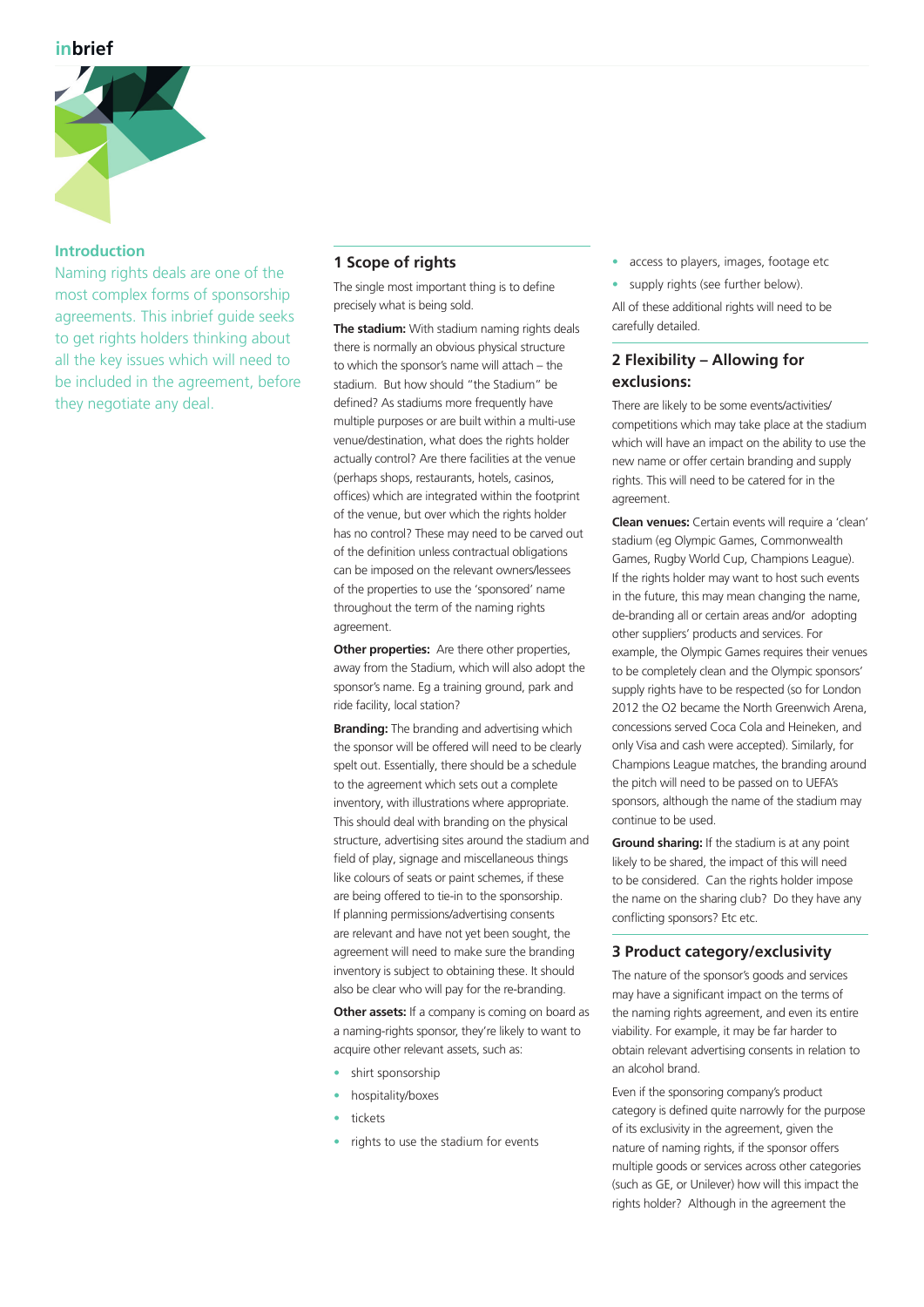

rights holder may be able to retain the ability to sell to competitors in those other categories, if the sponsoring company is, or expands and becomes, closely associated with another sector, will this in practice narrow the rights holder's ability to sell to competitors?

## **4 Term and termination**

Given the cost of re-naming and branding the stadium is likely to be very expensive, the rights holder is likely to want to achieve as long a term as possible, perhaps with mechanisms for increases in fees to reflect changes in RPI and the performance of the rights holder/club/venue.

Also consider how long it will take to transition the name from the old one to the new one. Does there need to be a runoff period for signage and materials etc.? This question applies at the beginning and end of the term.

What grounds will there be for termination? Given the level of investment and the challenge of changing the stadium name and branding back, the right holder is likely to want to keep termination rights limited. Is termination on the basis of 'morality' issues appropriate?

The agreement should also address the cost of de/ re-branding upon termination or expiry. Will the sponsor be expected to contribute to this in all/ certain circumstances?

# **5 Supply rights**

Companies operating in many categories are likely to want exclusive supply rights within the stadium. Food, beverage, sportswear and technology suppliers are perhaps obvious examples but providers of things such as utilities and payment services are also likely to require some sort of supply rights. And brands such as airlines may, in addition to requiring the resident team to travel with them, also want certain facilities or activation opportunities within the stadium. Perhaps the seats in the dug out will be in the style of the airline's seats…

Supply right provisions can often be complex and a separate agreement may be required. Third parties such as the in-house caterer or retailer may need to be considered. Service levels will need to be set, and the impact of third party rights (see point 2 above) will need to be addressed. Payment terms and/or the valuation of value in

kind will also need to be carefully detailed. The tax treatment of value in kind should also be considered.

# **6 Technology**

Technology will impact the agreement in varying ways depending on the sponsor's product category. However, even if the sponsor is not a tech company, the agreement should be futureproofed to allow for flexibility to take advantage of technological advances. For example, Digital Replacement Advertising (through companies such as Supponer) enables perimeter advertising in different territories to be digitally replaced, enabling them to be sold on a territory-by-territory basis. If the naming rights sponsor is not a global company and/or goes by a different name in other countries, this may be something you want to take advantage of and accommodate in the agreement.

# **7 Ensuring observance by third parties**

Consider who the rights holder needs to trickle down the obligation to refer to the stadium by its new name to and how to achieve this. Tenants? Other sponsors? Local authority? Leagues? Broadcasters? The Media? The rights holder may be able to impose obligations on some of these but others may just need informing/require persuading. The agreement should not therefore guarantee that all third parties will adopt the name.

## **8 IP & Merchandise**

Intellectual Property issues should be addressed: if a composite or new logo is being produced for the stadium, who will own this and how will it be used? Relevant licences and approval processes will need to be in place.

If the rights holder intends to produce or allow its licensee(s) to produce merchandise with the name of the stadium on it, a licence will be needed for this particular purpose from the sponsor. The sponsor may not want its name on certain forms of merchandise and/or may have requirements as to quality and approval rights. They may also seek a share of royalties. All this will need to be considered and addressed in the agreement.

Similarly, consider what will happen to existing out-of date stock? If it is agreed that this will be withdrawn from sale, will the sponsor pay for this stock?

## **9 Obligations of the sponsor**

The rights holder may want to impose some obligations on the sponsor in respect of their activation and use of the stadium. The sponsor may be crucial in enhancing visitor/fan experience, for example by undertaking particular activities or having an 'experience' centre within the venue (eg the Nissan Innovation Centre at the O2). How such initiatives are funded, managed and staffed etc, will be need to be considered and addressed in the agreement.

The sponsor may also be obliged to (rather than just having the right to) promote events and run promotional competitions for customers.

An obligation on the sponsor to hold x number of their own events or utilise £x of hospitality at the stadium (at their cost) each year will also help in terms of venue utilisation and increased revenue from caterers etc.

## **10 Miscellaneous**

It will be necessary to consider all ancillary agreements relating to the stadium – for example if the stadium is held under a lease, does the freeholder have any rights to approve the name or branding etc of the stadium; are there any funders who may be able to restrict the proposals (e.g. as a result of Lottery funding, or funding from a local Council)?

The PR implications should also be considered. Will the fans/ community be happy to adopt the name?

The obligation to use the new name should not be absolute – there may be times when it would be inappropriate to do so, or when third party rights impact on the ability to use it (see point 2 above). The stadium may have a nick-name or similar which the rights holder might want to adopt in certain circumstances. Or even for practical reasons such as when referring to the Stadium in a 140 character tweet, will the rights holder want to/be able to use the full name?

And finally, as ever, fees and payment terms will need to be considered and drafted very carefully.